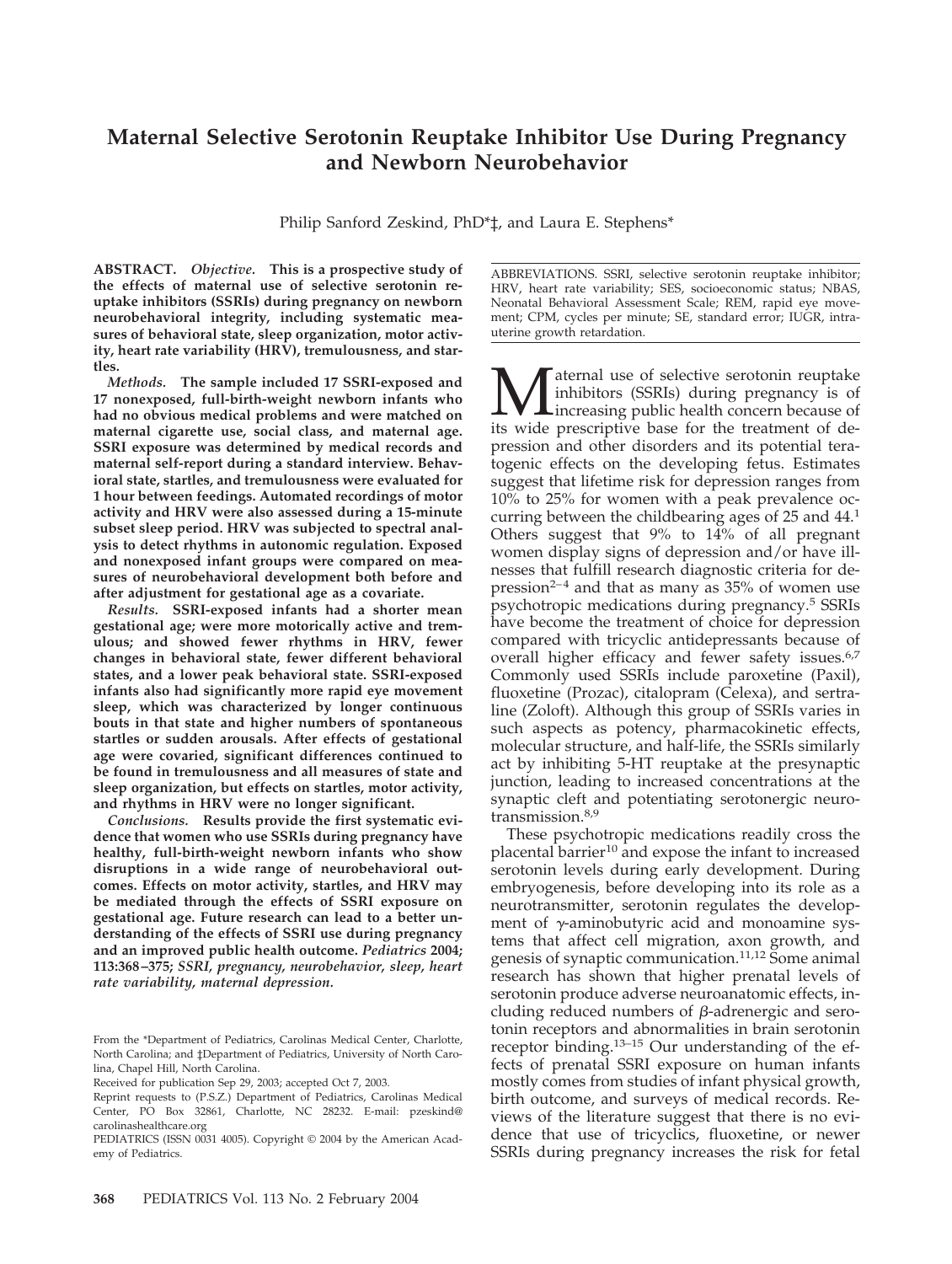death, major birth defects, or fetal growth deficits,  $1,16$ although a couple of studies have found a gestational age shortened by  $\sim$  1 week.<sup>17-19</sup>

Despite the widespread use of SSRIs during pregnancy, a paucity of studies have investigated the potential neurobehavioral teratogenicity of these psychotropic medications on the newborn infant. Case reports have described associations between prenatal SSRI exposure and increased motor activi- $_{\rm tv}^{1}$ , 20,21 startles,<sup>20</sup> and tremulousness<sup>21-23</sup>; disrupted sleep state organization<sup>20</sup>; and excessive crying.<sup>20,21</sup> Lester et al<sup>24</sup> also found excessive crying in an infant whose mother used fluoxetine during pregnancy and continued to use it during breastfeeding. A recent study of 22 SSRI-exposed and 23 nonexposed infants showed that prenatal exposure is related to attenuated autonomic reactivity to painful stimulation, as measured by spectral analysis of heart rate variability (HRV).25 These reports suggest that there may be neurobehavioral effects of prenatal SSRI exposure that have not been evidenced in studies of physical growth and birth complications. On the basis of these and other findings, the current policy statement of the American Academy of Pediatrics<sup>26</sup> indicates that conclusions about maternal SSRI use during pregnancy are based on insufficient information and require more research. A review of the literature indicates that a significant gap in information, specifically with regard to the effects of prenatal SSRI exposure on newborn neurobehavioral integrity, needs to be addressed.1

The purpose of the present study was to examine systematically the neurobehavior of newborn infants whose mothers used SSRIs during pregnancy. Measures of motor activity, HRV, behavioral state, sleepstate organization, startles, and tremors have been used to assess possible effects of prenatal drug exposure and other adverse prenatal conditions on infant neurobehavioral outcome.27 We use a combination of these measures to provide some of the first systematic evidence that maternal SSRI use during pregnancy is associated with disrupted neurobehavioral regulation in full-birth-weight, healthy newborn infants.

# **Subjects**

# **METHODS**

The prospective study included 34 postpartum mothers who were 19 to 45 years of age and their 1- to 2-day-old newborns who were recruited at Carolinas Medical Center in Charlotte, North Carolina. The research protocol was approved by the hospital Institutional Review Board. Mothers and infants were studied in the hospital while newborns resided in the term nursery.

Eligibility was determined through a review of medical records followed by an interview of mothers using a standard questionnaire. Exclusion criteria included maternal use of illicit drugs other than marijuana during pregnancy and serious maternal physical illnesses during pregnancy. Marijuana use was not excluded because of its common use. Illicit drug use was determined from medical records and interviews and an infant urine drug screen when the infant or the mother seemed to be at risk for drug use/exposure. Healthy newborns who were in the term nursery and had gestational ages between 37 and 41 weeks were studied except for 1 SSRI-exposed infant who had a gestational age of 36 weeks (mean: 39.2; standard deviation: 1.2). Gestational age in weeks was determined from medical records using the best obstetric estimate. Infants were excluded from study when they

showed congenital anomalies, jaundice, or serious medical complications.

A total of 24 mothers who, according to medical records, used SSRIs during pregnancy were approached. Of these, 5 women refused to participate; 2 other mothers were excluded because of use of lithium and Zyprexa for disorders other than depression. The remaining 17 mothers were compared with 17 mothers who did not use SSRIs during pregnancy and were matched on maternal cigarette use  $(n = 5$  per group), maternal age  $(\pm 2$  years), and low socioeconomic status (SES), as measured by determined need of public medical insurance (Medicaid;  $n = 3$  per group). Mothers reported solitary use of Celexa ( $n = 5$ ), Prozac ( $n = 1$ ), Paxil ( $n =$ 3), or Zoloft  $(n = 5)$ ; a sequential combination of Paxil, Prozac, and Zoloft  $(n = 1)$  or Paxil  $(n = 1)$ ; or Paxil and Zoloft  $(n = 1)$  in combination with the antidepressant Wellbutrin. All mothers continued taking SSRIs up to labor and delivery, except for 1 mother who reported that she stopped taking Zoloft late in the third trimester. Medical records indicated that dose levels averaged 36.8 mg/day (range: 12.5–100 mg/day) but varied by SSRI class: Paxil (mean: 17.5; range: 12.5–20 mg/day), Celexa (mean: 24; range: 20–40 mg/day), Prozac (30 mg/day, 1 patient), and Zoloft (mean: 56; range: 25–100 mg/day).

# **Procedures**

Infants were studied between feedings when they were between 14 and 39 hours of age (mean: 26.4; standard deviation: 6.9). All infants were placed in a supine position in a temperaturecontrolled (32°C) isolette, located in a darkened, quiet room in the nursery. Infants were studied for 1 hour during which behavioral state, startles, tremulousness, heart rate, and motor activity were monitored continuously. All neurobehavioral ratings were conducted by an assistant who was trained to criterion and masked to SSRI group membership.

#### *Behavioral State*

Assessment of behavioral state has long been integral to the neurologic examination,<sup>28</sup> clinical observation,<sup>29</sup> and standard neurobehavioral assessment of the newborn infant.30,31 Measures of behavioral state have also been used to study neonatal sleep organization and nervous system integrity<sup>32</sup> and to differentiate infants with prenatal drug exposure. $3\overline{1}$  Definitions of behavioral state were based on the 6-point scale used in the Neonatal Behavioral Assessment Scale (NBAS),<sup>30</sup> as described in Table 1. With the use of procedures developed in other studies of prenatal effects on neonatal outcome,33,34 behavioral state was determined every 30 seconds by the trained and masked observer. The 120 observations of state were reduced to the number of state changes, highest state achieved, and number of different states that infants demonstrated. Because reduction in dosage of SSRIs has been associated with increased rapid eye movement (REM) activity in adults $35,36$ we were also interested in the number of epochs (assessed every 30 seconds), number of bouts (contiguous 30-second episodes in the same state), and duration of the longest contiguous bout in active (REM) sleep.

**TABLE 1.** Descriptions of Behavioral State

- 1. Quiet sleep: Deep sleep with regular breathing; eyes closed with no eye movements; little spontaneous activity except occasional startles.
- 2. Active or REM sleep: Light sleep with frequent REMs; eyes closed, but brief eye openings may occur; low activity level; irregular respiration and sucking movements.
- 3. Drowse: Drowsy or semidozing; dazed look; eyes may be open but dull and heavy-lidded or closed, eyelids fluttering; activity level variable, with occasional mild startles; movements are usually smooth.
- 4. Alert: Alert, with bright look and minimal motor activity; focused attention.
- 5. Active alert: Eyes open; considerable motor activity, with thrusting movements of the extremities; brief fussy vocalizations may occur.
- 6. Crying: Characterized by intense crying; motor activity is high.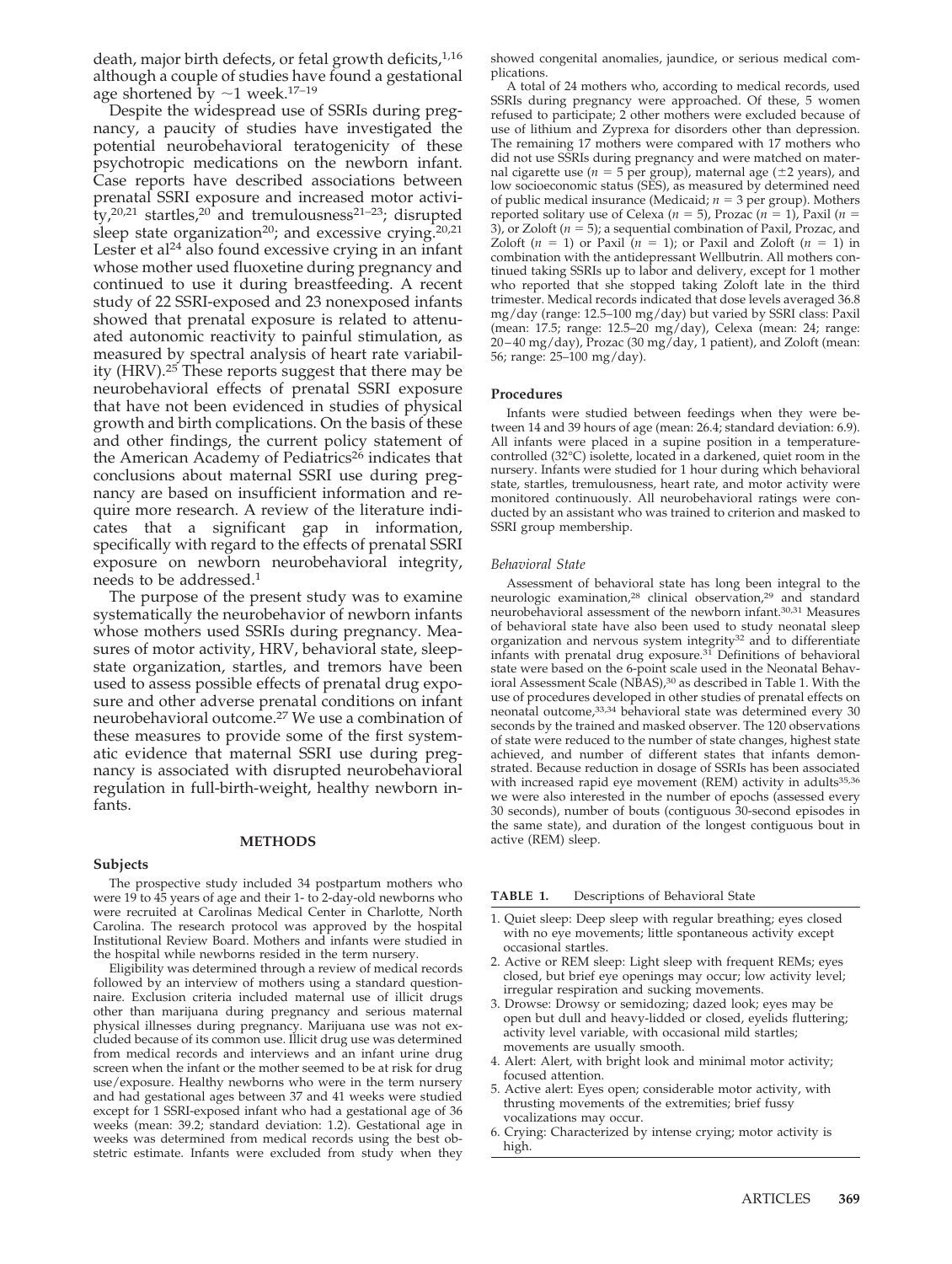#### *Startles and Tremulousness*

Assessments of startles and tremors are used in standard neonatal neurobehavioral examinations to asses the integrity of autonomic regulation.30,31 Higher numbers of startles, or sudden arousals, have been found in term newborns with poor prenatal growth37 and have been associated with other measures of poor autonomic regulation and neurobehavioral development.38 Following the definition from the NBAS, a startle was scored when there was a sudden, total body movement for no observable reason other than spontaneous internal stimulation. Similarly, the amount of tremulousness has been part of the NBAS cluster of autonomic stability39 and the CNS subscale on the Stress/Abstinence scale in the NICU Network Neurobehavioral Scale.31 For the present study, the number of spontaneous startles that occurred during each 30-second state assessment was determined by the assistant, who was masked to the SSRI exposure history of the infant. At the end of the observation period, the masked assistant rated the amount of tremulousness that the infant demonstrated during the entire hour  $(1 = \text{very little}, 2 = \text{moderate}, 3 = \text{high}).$ 

# *Motor Activity*

Motor activity has been used in standard neurobehavioral assessment scales<sup>30,31</sup> and to assess the effects of an adverse prenatal metabolic environment on neurobehavioral integrity.40 In the present study, the amount of motor activity was recorded continuously during a 15-minute subset period during which the infant was observed only in quiet and/or active sleep. Four mercury movement–based motion detectors were attached to the infant's wrists and ankles and connected to a computerized system (Minimitter) that automatically recorded the amount of motor activity within each successive 5-second epoch. A total score of motor activity was determined from a summation of the 180 5-second epochs.

## *Heart Rate*

Spectrum analysis of HRV provides a measure of both the strength and the complexity of rhythms underlying changes in heart rate over time and has been used in the assessment of neurobehavioral integrity and autonomic nervous system regulation41,42 and effects of prenatal SSRI exposure on newborn infants.25 Measures of the strength of spectral peaks in HRV, for example, at the frequency of respiratory-sinus arrhythmia—reflecting changes in heart rate associated with the respiratory cycle (20 cycles per minute [cpm])—have been used to assess neural function.<sup>41,43,44</sup> In contrast to measuring the strength of the spectral peaks, we measured the complexity of HRV by determining the number of peaks in the power spectrum. Greater complexity in HRV, reflected in a higher number of spectral peaks, generally increases with gestational age and is typically indicative of healthy development and autonomic regulation.<sup>42</sup> Fewer numbers of spectral peaks of HRV, indicating less complexity and poorer autonomic regulation, have been found in newborn infants with prenatal and early postnatal conditions that disrupt autonomic nervous system regulation and development.33,34,38 Given similar amounts of HRV, fewer numbers of spectral peaks signify that the infant's maintenance of autonomic homeostasis is more erratic and less energy efficient.33,34,38,42

We chose to analyze the frequency band at which the effects of motor activity on heart rate are detected (0.3 cpm).<sup>40</sup> HRV was analyzed via standard spectrum analytic techniques used in previous studies of high-risk newborns. Unlike measures of respiratory-sinus arrhythmia, which require high sampling rates of beatto-beat variability, $41,43,44$  the technique used in the present study uses slower rates to sample mean heart rate over time to capture the rise and fall in generalized infant arousal.42 Heart rate was sampled every 5 seconds for 15 minutes during the period in which infants were observed only in quiet and/or active sleep. A computerized recording system connected to a Corometric 511 neonatal cardiac monitor generated 180 time samples of heart rate (5-second samples for 15 minutes). Linear, quadratic, and cubic trends in the 180 measures of heart rate were removed before spectra were computed to improve the stationary nature of the time series. The residual variance of each time series was then spectrum analyzed using a Blackman-Tukey window. The number of significant rhythms was determined from the number of peaks in the power spectrum that exceeded the 95% confidence

interval determined by a Kolmogorov-Smirnov nonparametric test.<sup>45</sup>

#### **Statistical Analysis**

Maternal and infant characteristics and infant neurobehavioral outcomes of the SSRI-exposed and nonexposed groups were compared using *t* tests on continuous variables and  $\chi^2$  tests on noncontinuous variables. Pearson product-moment and Spearman Rho correlation statistical procedures were used to determine the degree of association in parametric and nonparametric data, respectively. Comparisons of neurobehavioral outcomes were repeated with analyses of covariance to adjust for differences in the distribution of gestational age between the 2 groups. Following recommended procedures,<sup>46</sup> a  $log_{10}$  transform of HRV was conducted to compare the amount of overall HRV between groups.

## **RESULTS**

#### **Demographic and Medical Characteristics**

Mothers in the 2 groups did not significantly differ in maternal age, cigarette use, SES (the 3 measures on which they were matched), parity, education, or alcohol use during pregnancy (Table 2). Infants in the 2 groups also did not significantly differ in birth weight, birth length, Apgar scores at 1 or 5 minutes, ethnicity, or weight for gestational age. None of the infants who were large for gestational age in the SSRI-exposed group were infants of diabetic mothers; one infant who was large for gestational age in the nonexposed group was an infant of a diabetic mother. In addition to being matched on maternal cigarette use, *t* tests showed no differences between groups in the number of cigarettes that mothers smoked per day for any of the 3 trimesters (all *P* .63). Similarly, no differences were found between groups in the number of alcoholic drinks per day for any of the 3 trimesters (all  $P > .20$ ) or in the total amount consumed during pregnancy ( $P > .89$ ). Because SSRI-exposed infants were of lower gestational age than nonexposed infants and showed significant correlations with neurobehavioral outcome, this variable was used as a covariate to adjust for its effects on the neurobehavioral scores described below.

Four mothers in the SSRI-exposed group used marijuana during pregnancy. The *t*-test comparisons of marijuana-exposed and marijuana-nonexposed infants in the SSRI-exposed group showed no differences in the means or distributions of all neurobehavioral outcome measures ( $P > .45$ ). Spearman Rho correlations also were used to determine the strength of association between maternal marijuana use and newborn neurobehavioral outcome scores within the SSRI-exposed group. All correlations were  $\leq 0.10$  (all  $P > .71$ ), except for low and nonsignificant correlations with the number of rhythms in HRV  $(r = -.16)$ , *P* .55) and duration of the longest continuous bout in REM sleep ( $r = .13$ ,  $P < .62$ ). Previously established criteria for the selection of possible covariates in analyses of covariance require correlation coeffi $cients$   $>0.10$  with neurobehavioral outcome and correlations  $< 0.70$  with group membership. $47,48$  On the basis of low correlations with neurobehavioral outcomes and high association with group membership and no group differences between marijuana-exposed and -nonexposed SSRI-exposed infants, prena-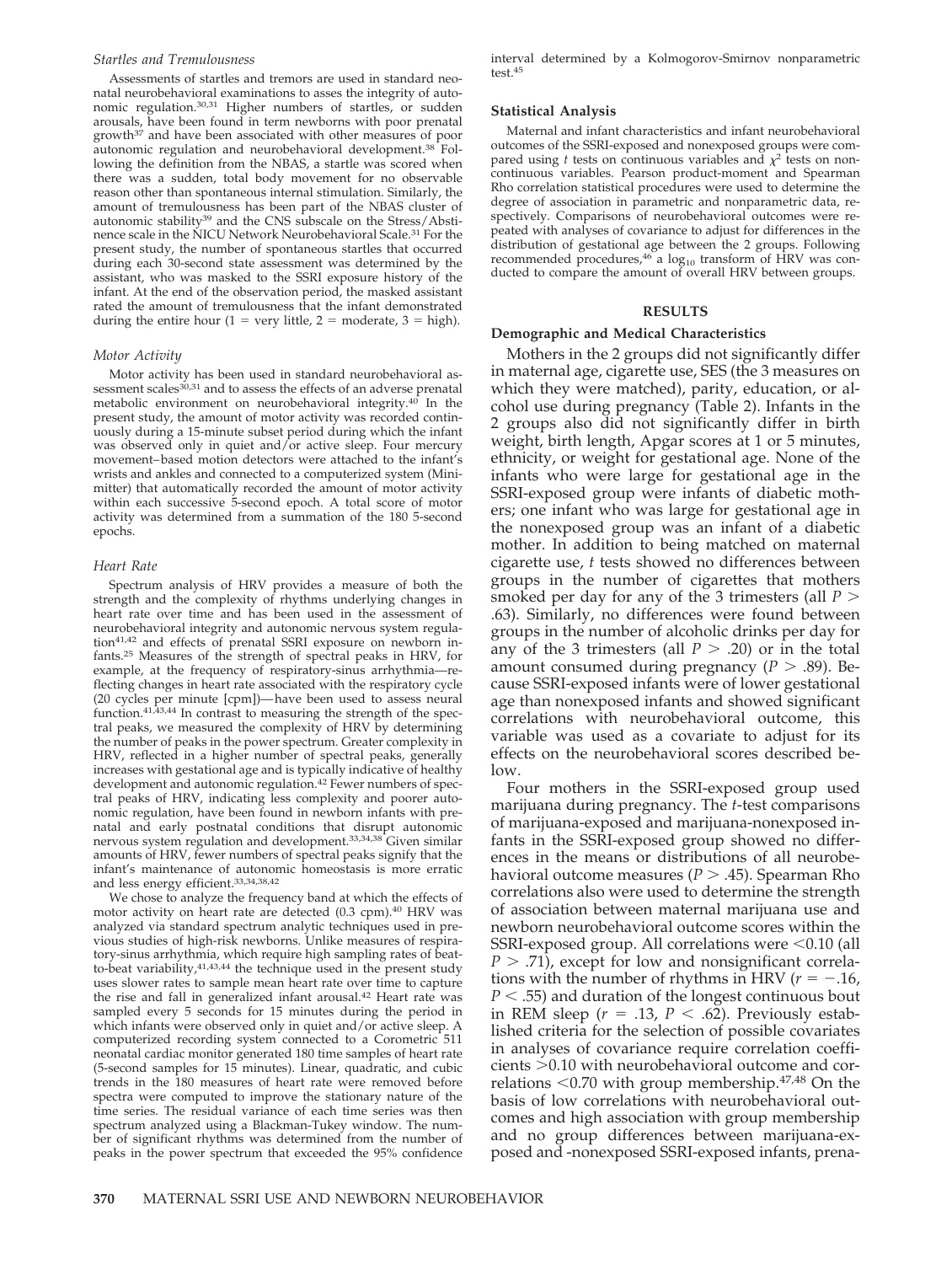|                                 | SSRI-Exposed<br>Mean (SE) or $n$ | Nonexposed<br>Mean (SE) or $n$ | $\overline{P}$ |
|---------------------------------|----------------------------------|--------------------------------|----------------|
| Maternal demographics           |                                  |                                |                |
| Parity                          | 2.35(0.26)                       | 2.71(0.32)                     | .39            |
| Age, y                          | 33.18 (1.36)                     | 33.12 (1.28)                   | .97            |
| Education, y                    | 15.24 (0.48)                     | 14.38 (0.55)                   | .24            |
| Low SES                         | 3                                | 3                              | 1.00           |
| Alcohol use                     | 12                               | 10                             | .31            |
| Cigarettes use                  | 5                                | 5                              | 1.00           |
| Marijuana use                   | $\overline{4}$                   | $\theta$                       | .11            |
| Ethnicity                       |                                  |                                | .18            |
| Anglo-American                  | 16                               | 12                             |                |
| African-American                | 1                                | 4                              |                |
| Hispanic-American               | $\theta$                         | 1                              |                |
| Newborn medical characteristics |                                  |                                |                |
| Gestational age, wk             | 38.66 (0.35)                     | 39.65(0.20)                    | .019           |
| Birth weight, g                 | 3453.53 (98.87)                  | 3297.35 (88.79)                | .25            |
| Length, cm                      | 51.06(0.65)                      | 50.81(0.43)                    | .75            |
| Head circumference, cm          | 33.87 (0.40)                     | 33.53 (0.40)                   | .55            |
| Apgar 1                         | 8.06(0.35)                       | 8.18 (0.15)                    | .76            |
| Apgar 5                         | 9.00(0.00)                       | 9.00(0.00)                     | 1.00           |
| Weight for gestational age      |                                  |                                | .43            |
| AGA                             | 13                               | 14                             |                |
| <b>SGA</b>                      | 0                                | 1                              |                |
| <b>LGA</b>                      | 4                                | $\overline{2}$                 |                |

| TABLE 2. |  |  | Demographic and Medical Characteristics |
|----------|--|--|-----------------------------------------|
|----------|--|--|-----------------------------------------|

AGA indicates appropriate for gestational age; SGA, small for gestational age; LGA, large for gestational age.

tal marijuana exposure was not appropriate for inclusion in subsequent covariate analyses.

# **Neurobehavioral Outcome**

Analyses of the unadjusted mean scores on the measures in Table 3 show that SSRI-exposed and -nonexposed infants demonstrated differences in a wide range of neurobehavioral outcomes. SSRI-exposed infants had significantly more tremors. Whereas the modal score for exposed infants was "3" or "high"  $(n = 9)$ , the modal score for nonexposed infants was " $1$ " or "very little" ( $n = 9$ ). SSRI-exposed infants also had fewer changes in behavioral state and were in fewer different behavioral states during the hour-long observation period than nonexposed infants. Whereas 11 of the 17 nonexposed infants achieved active alert (state 5) and crying (state 6) states, only 2 of the infants in the SSRI group achieved greater than a drowse state (state 3;  $\chi^2[1] =$ 10.2,  $P < .001$ ).

Analysis of sleep state patterns showed that SSRIexposed infants had more active or REM sleep (number of epochs) than nonexposed infants. SSRI-exposed infants averaged  $\sim$ 48 minutes of the 1-hour observation period in REM sleep. REM sleep of SSRIexposed infants was characterized by fewer numbers of contiguous periods of this state (number of bouts) that were of longer continuous duration (longest bout) and by having a greater occurrence of spontaneous startles, or arousals, than REM sleep of nonexposed infants. No differences were found between groups in the amount of time they were observed in quiet sleep ( $P > .69$ ). The same pattern of effects on behavioral state and sleep state organization were found after effects of gestational age were covaried, except that the effect on number of startles in active sleep was no longer significant.

Measures obtained during the 15-minute continuous sleep period showed that SSRI-exposed infants had a significantly greater amount of motor activity and fewer numbers of significant spectral peaks in the HRV power spectrum than nonexposed infants. Motor activity was significantly related to the number of startles in REM sleep ( $r = .67$ ,  $P < .009$ ) but not tremulousness ( $r = .32$ ,  $P < .21$ ). The first (or basic) rhythm in the power spectrum of HRV occurred at

**TABLE 3.** Outcome Variables in SSRI-Exposed and Nonexposed Groups

| calcome value les m'esta lixe oben una l'ionexe oben clience |                                       |      |                                       |                                     |                  |  |  |  |
|--------------------------------------------------------------|---------------------------------------|------|---------------------------------------|-------------------------------------|------------------|--|--|--|
| SSRI-Exposed<br>Unadjusted<br>Mean (SE)                      | Nonexposed<br>Unadjusted<br>Mean (SE) | Р    | SSRI-Exposed<br>Adjusted<br>Mean (SE) | Nonexposed<br>Adjusted<br>Mean (SE) | $\boldsymbol{P}$ |  |  |  |
| 2.41(0.17)                                                   | 1.71(0.21)                            | .006 | 2.32(0.20)                            | 1.80(0.20)                          | .038             |  |  |  |
|                                                              |                                       |      |                                       |                                     |                  |  |  |  |
| 2.53(0.29)                                                   | 3.71(0.32)                            | .005 | 2.53(0.32)                            | 3.71(0.32)                          | .009             |  |  |  |
| 7.00(1.90)                                                   | 16.71 (2.47)                          | .002 | 7.15(2.34)                            | 16.56 (2.34)                        | .005             |  |  |  |
|                                                              |                                       |      |                                       |                                     |                  |  |  |  |
| 96.71 (5.99)                                                 | 81.41 (6.67)                          | .049 | 94.66 (6.64)                          | 83.46 (6.64)                        | .13              |  |  |  |
| 3.24(0.27)                                                   | 6.71(0.53)                            | .001 | 3.36(0.44)                            | 6.58(0.44)                          | .001             |  |  |  |
| 69.94 (6.13)                                                 | 48.06 (6.00)                          | .008 | 68.20 (6.37)                          | 49.80 (6.37)                        | .03              |  |  |  |
| 15.57 (3.26)                                                 | 8.93 (1.24)                           | .037 | 14.59 (2.70)                          | 9.85(2.59)                          | .13              |  |  |  |
| 154.24 (25.38)                                               | 104.19 (12.40)                        | .045 | 152.05 (21.25)                        | 106.51 (21.96)                      | .08              |  |  |  |
| 1.94 (0.17)                                                  | 2.44(0.18)                            | .027 | 1.98(0.19)                            | 2.39(0.19)                          | .07              |  |  |  |
|                                                              |                                       |      |                                       |                                     |                  |  |  |  |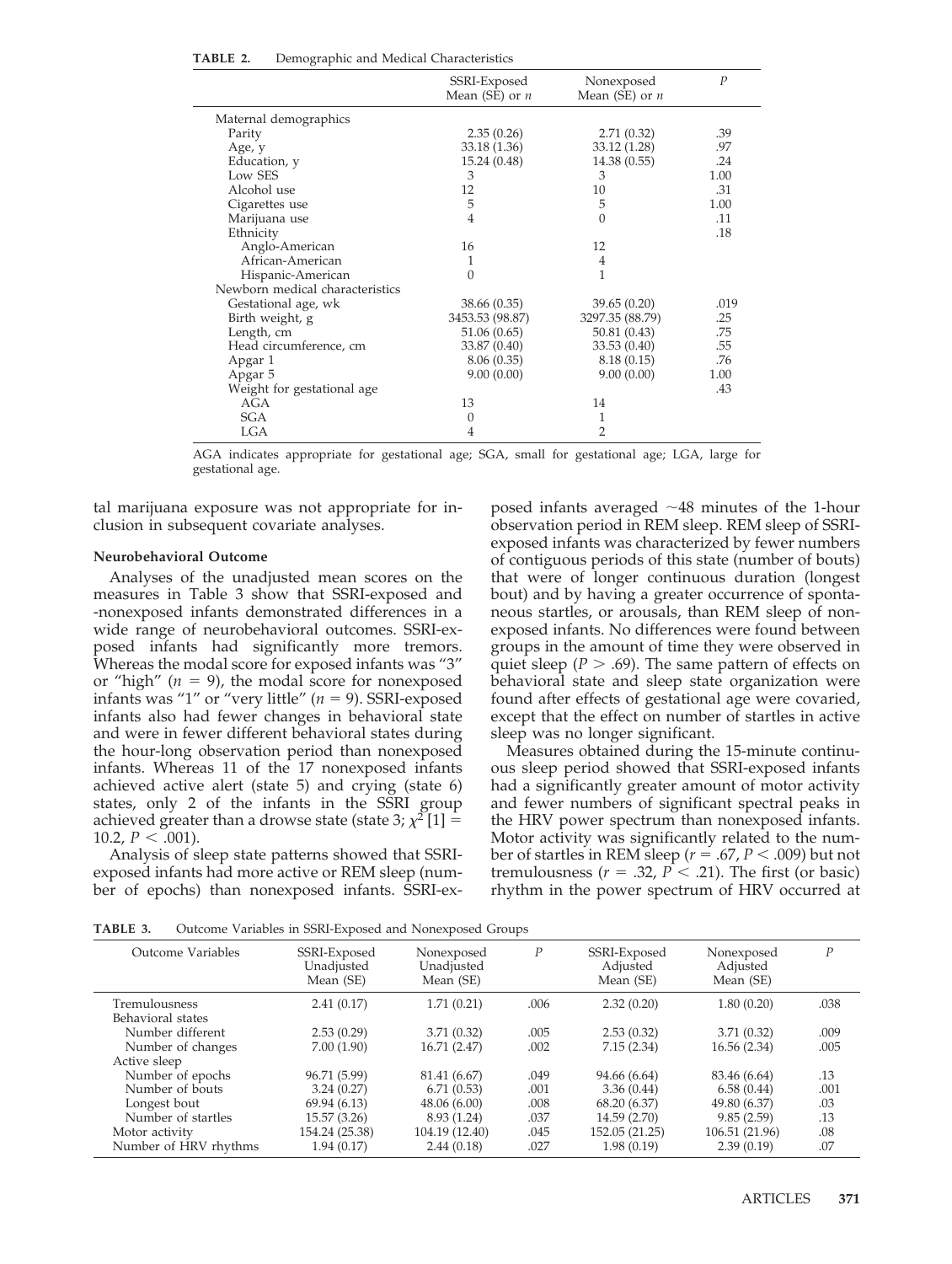the known frequency of infant motility  $(0.3 \text{ cm})^{40}$  or its multiple for 88% of infants in this study. For descriptive purposes, heart rate mean and variability were determined. No differences were found in mean heart rate (SSRI-exposed: mean = 124.3, standard error  $[SE] = 2.38$ ; nonexposed: mean = 122.5,  $SE = 9.53; P > .55$ ) or the  $log_{10}$  transform of HRV  $(SSRI-exposed: mean = 1.51, SE = .24; nonexposed:$ mean =  $1.42$ , SE =  $0.26; P > .31$ ). The adjusted means of motor activity and spectral peaks in HRV were no longer significant after covarying out the effects of gestational age.

# **DISCUSSION**

Recent evidence suggests that maternal depression during pregnancy is at least as common as postpartum depression, $4$  a condition that rightfully has received increased attention in recent years. Clinicians are faced with the difficult cost-benefit consideration of either making a recommendation to treat maternal depression with psychotropic medications, such as SSRIs, or having a mother remain depressed during pregnancy. Not only is maternal depression during pregnancy detrimental to the mother's well-being, but also the biological dysregulation of depression provides a less-than-optimal prenatal context for infant development. Maternal depression, through its action as a stressor, may have an impact on fetal development through its effect on the hypothalamicpituitary-adrenal axis, adrenocorticotropic hormones, and  $\beta$ -endorphins.<sup>49</sup> Infants of depressed mothers are at risk for physical anomalies and birth complications,50 delayed habituation of fetal heart rate, $51$  higher neonatal cortisol levels,  $52$  higher levels of indeterminate sleep, and elevated norepinephrine levels, even before infants interact with their mother.53

In making an informed recommendation, clinicians have relied on studies that have focused mostly on the effects of prenatal SSRI exposure on physical growth, birth outcome, and complications evident in medical records. Results of these studies are based on comparisons among nonexposed infants and infants who were exposed to tricyclics and/or SS-RIs,17,54,55 between SSRI-exposed and -nonexposed infants,25,56,57 and between infants who were exposed to SSRIs during different trimesters of pregnancy.18,19 First-trimester use has been associated with higher rates of  $>3$  minor physical anomalies<sup>19</sup> and miscarriages,<sup>54</sup> thus suggesting possible early effects of SSRI exposure on embryonic development. Third-trimester use has been further associated with lower gestational age, low birth weight, higher rates of neonatal intensive care unit admissions,19 but no effects on the number of postnatal complications.<sup>56</sup> Others have found effects of SSRI exposure on gestational age and/or birth weight $54,55,57,58$  with effects on birth weight disappearing when effects of gestational age were statistically controlled.17 Furthermore, no studies have found effects of prenatal SSRI exposure on subsequent development of intelligence or language, $58-60$  including a recent study that compared SSRI-exposed and -nonexposed 6- to 40 month-old infants/children, all of whom were born

to mothers who had major depressive disorder during pregnancy.61 The 1 significant finding in that study, however, was that SSRI-exposed subjects showed poorer motor development and tremulousness. One other systematic study also showed that prenatal SSRI exposure is associated with an attenuated autonomic response to a heel-stick procedure,<sup>25</sup> thus suggesting effects on neurobehavioral regulation.

The present study provides the first systematic evidence that prenatal SSRI exposure is significantly associated with a wide range of neurobehavioral outcomes among healthy, full-birth-weight infants. Selection and matching criteria resulted in both groups being comparable in SES, maternal age, parity, education, and numbers of mothers who used alcohol or cigarettes during pregnancy. Four SSRI-using mothers also used marijuana during pregnancy, but both correlations and group comparisons showed no effects on neurobehavioral outcome in this sample. SSRI-exposed infants were of similar birth weight, birth length, head circumference, weight for gestational age, and Apgar scores at both 1 and 5 minutes but were, on average, 1 week less in gestational age. Significant effects on several aspects of neurobehavior were found after effects of gestational age were covaried; other aspects of neurobehavior may be mediated through the effects of SSRI exposure on gestational age.

First, as found in case reports of heightened tremulousness and exaggerated startle reflexes in infants who were exposed prenatally to maternal SSRI use,<sup>20-23</sup> SSRI-exposed infants in the present study showed greater global assessments of tremulousness during 1 hour of continuous observation and higher numbers of startles during active sleep (when they occur most frequently).37 Although milder forms of tremulousness in the extremities are normal during the neonate's first week, heightened tremulousness may reflect central nervous system depression<sup>30</sup> and/or stress/withdrawal from prenatal drug exposure.48 These findings may be a harbinger of the persisting tremors found in SSRI-exposed infants/ children at 6 to 40 months of age.<sup>61</sup> Startles have been described as the sudden discharge of accumulated "neural energy" that occurs when the infant is less available to external stimulation,<sup>29</sup> such as when the infant is in an insulated, nonawake state, as were the SSRI-exposed infants. Higher numbers of spontaneous startles have also been found in studies of fullterm, full-birth-weight, healthy newborns who show other signs of poor homeostatic regulation and/or intrauterine growth retardation (IUGR).37,38

Differences in behavioral state reflect the infant's inborn ability to regulate arousal and response to both endogenous and exogenous sources of stimulation. Whereas the infant ideally moves smoothly between states and uses a wide range of states in response to these sources of stimulation,<sup>30,42</sup> SSRI-<br>exposed infants showed significantly fewer exposed infants showed transitions to different states and exhibited a more narrow range of states than nonexposed infants. SSRI-exposed infants changed state less than half as often as nonexposed infants. The more narrow range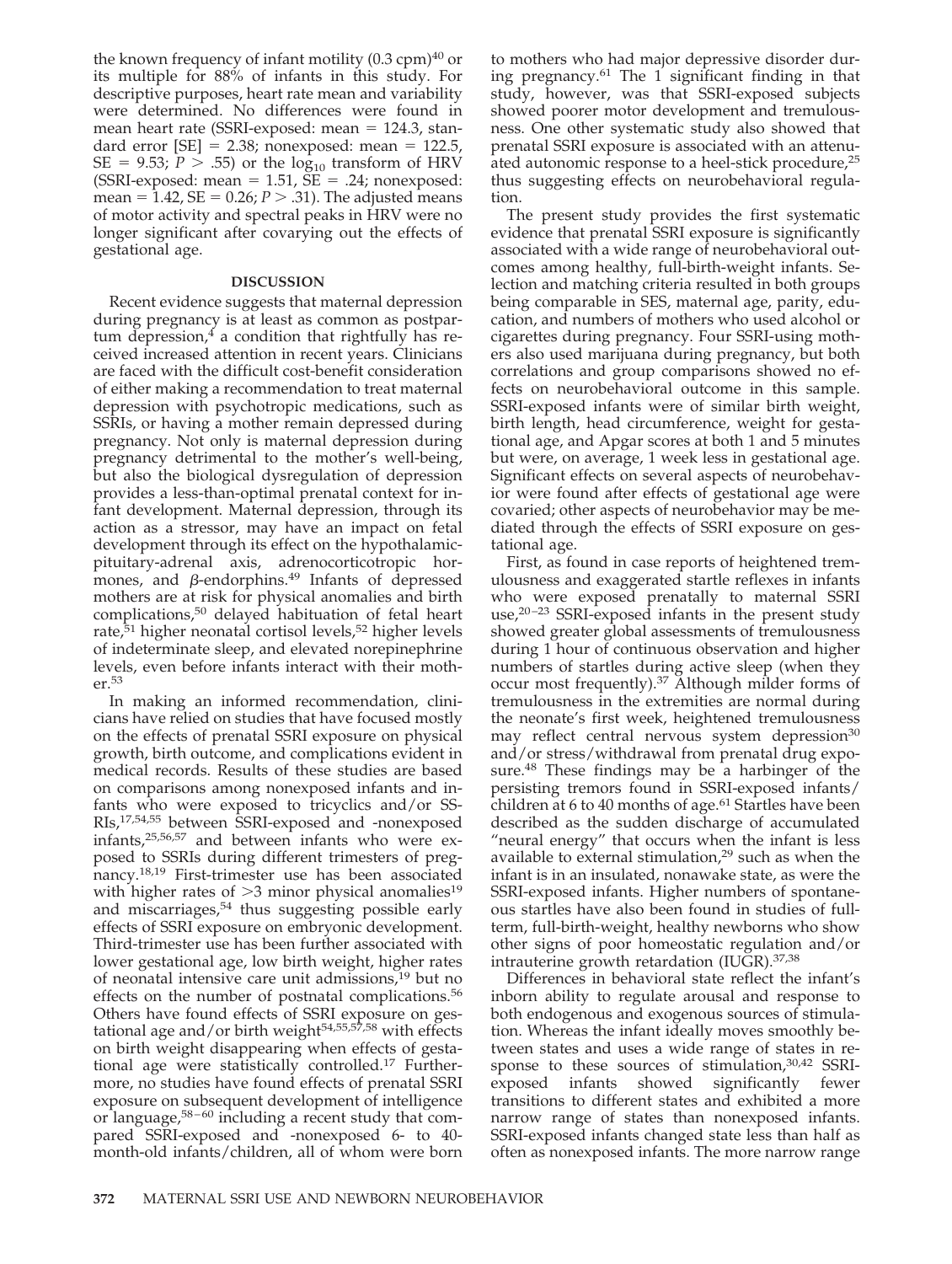of states included the absence of attaining more than a drowsy state for all but 2 of the SSRI-exposed infants. This lack of lability and flexibility in state organization has previously been found in newborn infants with  $IUGR^{34}$  and poor autonomic regulation.38 These characteristics are also similar to the lower arousal and depressed neurobehavior seen in newborns with prenatal polydrug exposure.47,62–65

Within the sleep states, SSRI-exposed infants were in REM sleep for a longer overall period of time, averaging 48 of the 60 minutes in which they were systematically observed. With fewer state changes, SSRI-exposed infants remained in continuous, uninterrupted bouts of REM sleep for longer durations than nonexposed infants, averaging 35 minutes at the longest contiguous bout. SSRI-exposed infants had less than half the number of individual bouts in this sleep state than nonexposed infants. Because infants did not differ in the amount of time they were in quiet sleep, the increased time in REM sleep of SSRI-exposed infants was at the expense of wakefulness, as described above. The increased amount of REM sleep is similar to higher rates of REM activity or dream sleep that appear in adults within a few days of stopping or reducing the dosage of antidepressants35 and have been postulated to result from a sudden decrease in the availability of synaptic serotonin in downregulated serotonin receptors.<sup>66</sup>

The quantity and the quality of motor activity have long been considered part of standard newborn examinations28,30 but have received increasing clinical attention in recent years as a biobehavioral assessment for the newborn.<sup>67</sup> In the present study, we found that SSRI-exposed infants showed  $\sim$  50% more overall motor activity, measured during the standard sleep period, than nonexposed infants. With a correlation of 0.67, 45% of the variance in higher motor activity could be attributed to the number of startles occurring in REM sleep; other motor activity seemed to be random movement during REM activity. These results are interesting because of a hypothesized role of serotonin in coordinating sensory and autonomic functions with gross motor activity<sup>68</sup> and support the conclusion that SSRI exposure during fetal development may have subtle effects on motor development and control consistent with the pharmacologic properties of the drugs, persisting at 6 to 40 months of age.61 Motor activity also reflects differences in maturation and gestational age, $69$  thus suggesting a possible basis for the lack of significant effects of prenatal SSRI exposure in the present study when gestational age was statistically controlled.

Similar to findings of previous studies of infants with IUGR and neurobehavioral indices of poor autonomic regulation,33,34,38 SSRI-exposed infants showed fewer reliable peaks in the power spectrum of HRV. This measure of HRV provides a sensitive window into the integrity of the temporal organization of autonomic regulation in newborn infants and supports other findings of effects of prenatal SSRI exposure on autonomic regulation. Whereas fetal heart rate is initially flat and unchanging until  $\sim$ 28 weeks' gestation, heart rate becomes more variable and rhythmic with development as the effects of oscillations in such systems as motor activity (0.3 cpm), thermoregulation (1.5 cpm), blood pressure (6 cpm), and respiration (20 cpm) become increasingly coordinated with cardiac function.42,43,70 In the present study, the most powerful rhythm occurred at the frequency of changes in motor activity, $40$  with most additional significant spectral peaks occurring at frequencies that represent multiples of the 0.3-cpm ultradian rhythm. Statistically, fewer numbers of reliable peaks in the power spectrum indicate that fewer smooth, sinusoidal waves or rhythms accounted for significant portions of the variance underlying changes in heart rate during the 15-minute sleep period. That is, SSRI-exposed infants showed fewer smooth and predictable changes in the accelerations and decelerations of heart rate that normally occur in newborn infants.

Fewer significant rhythms in the HRV of SSRIexposed newborns were found in the absence of differences in the mean or variability of heart rate. That is, SSRI-exposed and -nonexposed groups did not differ in the quantity of HRV; they differed in the rhythmic quality of that variability. This difference in the quality of HRV has been described as reflecting an erratic attempt to maintain homeostasis and autonomic regulation. Fewer rhythmic ultradian cycles have been related to poorer metabolic efficiency in newborns<sup>33</sup> and may provide the basis for less predictable feeding and sleeping schedules.<sup>42</sup> Because the number of rhythms increases with gestational age, $42,71$  it is interesting that differences between SSRI-exposed and -nonexposed groups were no longer significant when the effects of gestational age were statistically controlled. Differences in HRV may be mediated by the effects of SSRIs on gestational age.

In all, results of the present study call into question the conclusion that SSRI use during pregnancy has little impact on the developing fetus and infant outcome. Among healthy, full-birth-weight infants with no abnormal physical signs, SSRI-exposed newborns showed increased tremulousness, less flexible and dampened state regulation, greater amounts of uninterrupted REM sleep, greater numbers of startles or sudden arousals, more generalized motor activity, and greater autonomic dysregulation than comparable infants in the term nursery. Clinically, the SSRIexposed infants would be described as tremulous, motorically erratic, underaroused, and in an unchanging REM state. These effects are consistent with findings from a wide range of case studies of adverse effects of prenatal SSRI exposure on infants, as well as findings from the adult literature, and from studies of infants with prenatal conditions that alter autonomic regulation and development.

Although these behaviors have often been attributed to a neonatal withdrawal syndrome,<sup>20,22,23,35</sup> most of these behaviors are also clinical features seen in serotonin toxicity in adults who use SSRIs therapeutically or in overdose and may be evidence of neonatal serotonin syndrome.<sup>21,72,73</sup> Determining whether differences in neurobehavior reflect withdrawal or serotonin toxicity is beyond the scope of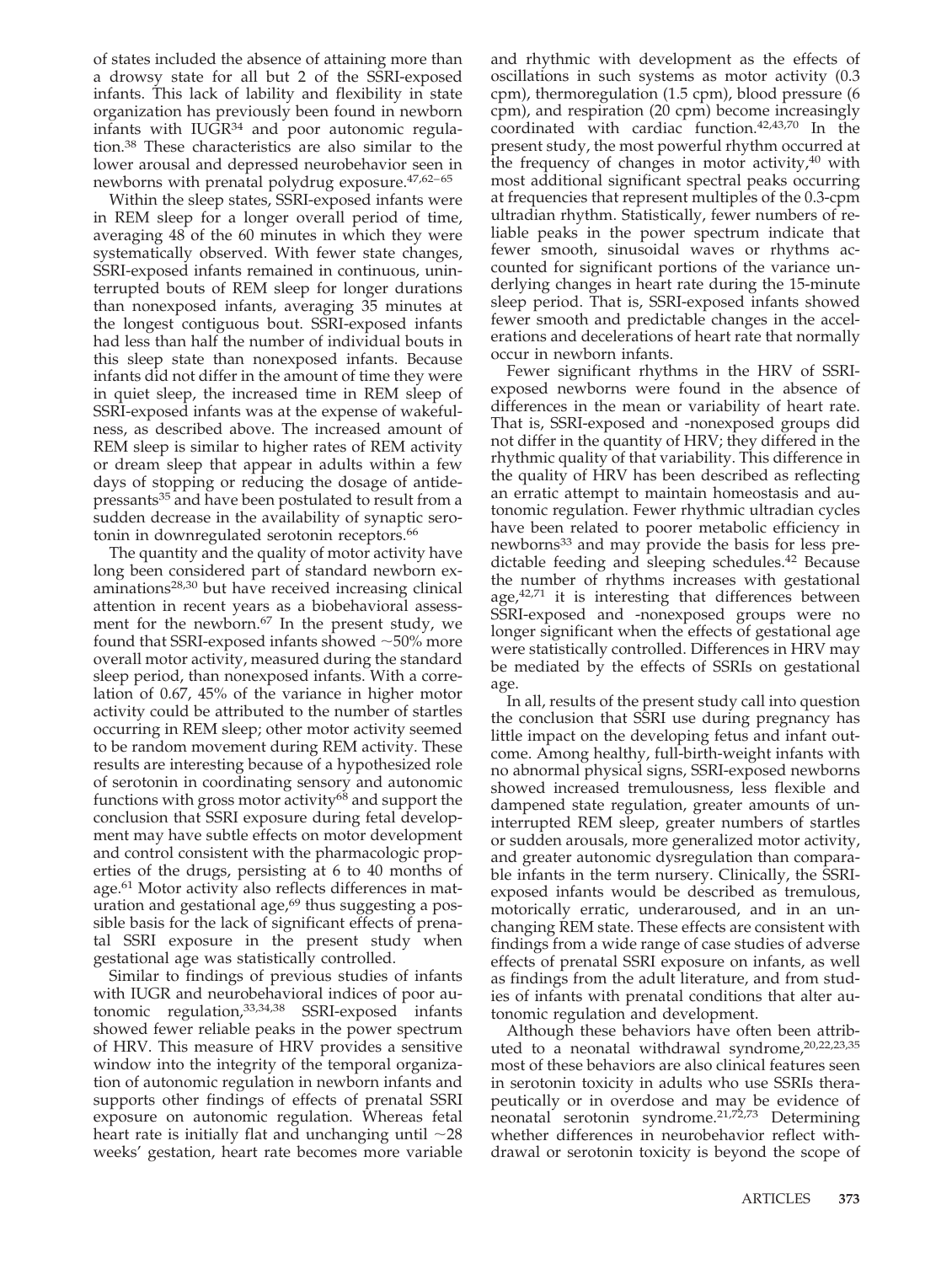this study but has important implications if SSRIs are used to treat the neonatal condition with the potential of increasing toxicity. At this point, it is also unclear whether these outcomes are transient or provide the basis for subsequent neurobehavioral problems that may be detected with sensitive measures of neurobehavioral development at a later age. That these are not simply transient effects is supported by others' findings of subsequent tremors and poorer motor development in SSRI-exposed infants, even compared with nonexposed infants of depressed mothers. Additional longitudinal examinations of newborn and infant neurobehavior may help to address these issues.

It is interesting that findings of this study point to evidence of both lower arousal (fewer state changes, restricted state range) and higher arousal (increased startles, tremors, motor activity, and REM activity) in SSRI-exposed infants. At this point, we can only speculate that there may be  $\geq 1$  mechanisms underlying these underaroused and overaroused neurobehavioral patterns. A single mechanism of arousal regulation has been described as underlying a similar dual neurobehavioral pattern in cocaine-exposed newborns.74 Another possibility is that these seemingly paradoxic patterns reflect at least 2 underlying mechanisms. Whereas higher arousal and excitability may reflect neurotoxic and/or withdrawal effects of prenatal SSRI exposure, lower arousal and depressed neurobehavior may reflect SSRI effects on increased parasympathetic activity. Effects on parasympathetic activity are consistent with findings of a greater return of parasympathetic cardiac modulation after painful stimulation in infants with prolonged prenatal SSRI exposure.25 Dual mechanisms of under- and overarousal have also been described in statistical models of neurobehavioral effects of prenatal cocaine exposure on newborn infants.<sup>63</sup> Future work may help to clarify this issue.

In addition to the questions raised by the above issues, there are a number of limitations to the present study that need to be addressed in future work. First, a larger sample size would provide 1) a greater statistical power to detect differences between groups after covariate analyses are conducted, 2) the ability to examine the potentially different effects of different SSRIs on neurobehavior, and 3) a greater generalizability of the findings. A larger sample size would also be helpful in clarifying the potential mediating effects of SSRIs on gestational age. Second, using a record review to determine SSRI use during pregnancy limits our understanding of the effects of SSRIs on neurobehavioral development. Future studies would benefit from determining the timing, duration, and dosage of prenatal exposure, as well as the duration of effects on the infant. Third, adding a comparison group of newborns of untreated, depressed mothers would help to resolve issues regarding the cost-benefit of SSRI use during pregnancy and the possible role of maternal depression on these measures of infant neurobehavior.

## **ACKNOWLEDGMENTS**

We gratefully acknowledge Nancy J. Tremblay, Victoria Tutag Lehr, PharmD, and Barry M. Lester, PhD, for invaluable help and support of this study.

# **REFERENCES**

- 1. Wisner KL, Gelenberg AJ, Leonard H, Zarin D, Frank E. Pharmacologic treatment of depression during pregnancy. *JAMA.* 1999;282:1264–1269
- 2. Wisner KL, Peindl KP, Hanusa BH. Relationship of psychiatric illness to childbearing status: a hospital-based epidemiologic study. *J Affect Disord*. 1993;28:39–50
- 3. O'Hara MW, Neunaber DJ, Zekoski EM. Prospective study of postpartum depression: prevalence, course, and predictive factors. *J Abnorm Child Psychol*. 1984;93:158–171
- 4. Evans J, Heron J, Francomb H, Oke S, Golding J. Cohort study of depressed mood during pregnancy and after childbirth. *BMJ*. 2001;323: 257–260
- 5. Goldberg H, Nissim R. Psychotropic drugs in pregnancy and lactation. *Int J Psychiatry Med*. 1994;2:129–149
- 6. Emslie G, Judge R. Tricyclic antidepressants and selective serotonin reuptake inhibitors: use during pregnancy, in children/adolescents and in the elderly. *Acta Psychiatr Scand Suppl*. 2000;403:26–34
- 7. Goldstein BJ, Goodnick PJ. Selective serotonin reuptake inhibitors in the treatment of affective disorders-III. Tolerability, safety and pharmacoeconomics. *J Psychopharmacol*. 1998;12(suppl 3-B):S55–S87
- 8. Hansson SR, Hoffman BJ, Mezey E. Serotonin transporter messenger RNA in the developing rat brain: early expression in serotonergic neurons and transient expression in non-serotonergic neurons. *Neuroscience*. 1998;83:1185–1200
- 9. Sarko J. Antidepressants, old and new. A review of their adverse effects and toxicity in overdose. *Emerg Med Clin North Am.* 2000;18:637–654
- 10. Hendrick V, Stowe Z, Altshuler L, Hwang S, Lee E, Haynes D. Placental passage of antidepressant medication. *Am J Psychiatry*. 2003;160:993–996
- 11. Whitaker-Azmitia PM, Druse M, Walker P, Lauder JM. Serotonin as a developmental signal. *Behav Brain Res*. 1996;73:19–29
- 12. Lauder JM. Neurotransmitters as growth regulatory signals: role of receptors and second messengers. *Trends Neurosci*. 1993;16:233–240
- 13. Vorhees CV, Acuff-Smith KD, Schilling MA, Fisher JE, Moran MS, Buelke-Sam J. A developmental neurotoxicity evaluation of the effects of prenatal exposure to fluoxetine in rats. *Fundam Appl Toxicol.* 1994;23: 194–205
- 14. DeCeballos ML, Benedi A, Urdin C, Del Rio J. Prenatal exposure of rats to antidepressant drugs down-regulates beta-adrenoceptors and 5-HT2 receptors in cerebral cortex: lack of correlation between 5-HT2 receptors and serotonin-mediated behaviour. *Neuropharmacology*. 1985;24:947–952
- 15. Jason KM, Cooper TB, Friedman E. Prenatal exposure to imipramine alters early behavioral development and beta adrenergic receptors in rats. *J Pharmacol Exp Ther*. 1981;217:461–466
- 16. Wisner KL, Zarin D, Holmboe E, et al. Risk-Benefit decision making for treatment of depression during pregnancy. *Am J Psychiatry*. 2000;157: 1933–1940
- 17. Simon GE, Cunningham ML, Davis RL. Outcomes of prenatal antidepressant exposure. *Am J Psychiatry*. 2002;159:2055–2061
- 18. Cohen LS, Heller VL, Bailey JW, Grush L, Ablon JS, Bouffard SM. Birth outcomes following prenatal exposure to fluoxetine. *Biol Psychiatry*. 2000;48:996–1000
- 19. Chambers CD, Johnson KA, Dick LM, Felix RJ, Jones KL. Birth outcomes in pregnant women taking fluoxetine. *N Engl J Med*. 1996;335:1010–1015
- 20. Kent L, Laidlaw J. Suspected congenital sertraline dependence. *Br J Psychiatry*. 1995;167:412–413 (letter)
- 21. Spencer M. Fluoxetine hydrochloride (Prozac) toxicity in a neonate. *Pediatrics*. 1993;92:721–722
- 22. Stiskal JA, Kulin N, Koren G, Ho T, Ito S. Neonatal paroxetine withdrawal syndrome. *Arch Dis Child*. 2001;84:F134–F135
- 23. Dahl ML, Olhager E, Ahlner J. Paroxetine withdrawal syndrome in a neonate. *Br J Psychiatry*. 1997;171:391–392
- 24. Lester BM, Cucca J, Andreozzi L, Flanagan P, Oh W. Possible association between fluoxetine hydrochloride and colic in an infant. *J Am Acad Child Adolesc Psychiatry*. 1993;32:1253–1255
- 25. Oberlander TF, Eckstein Grunau R, Fitzgerald C, et al. Prolonged prenatal psychotropic medication exposure alters neonatal acute pain response. *Pediatr Res*. 2002;51:443–453
- 26. Use of psychoactive medication during pregnancy and possible effects on the fetus and newborn. *Pediatrics.* 2000;105:880–887
- 27. Singer LT, Zeskind PS. *Biobehavioral Assessment of the Infant.* New York, NY: Guilford Press; 2001
- 28. Prechtl HFR, Beintema D. The neurological examination of the full-term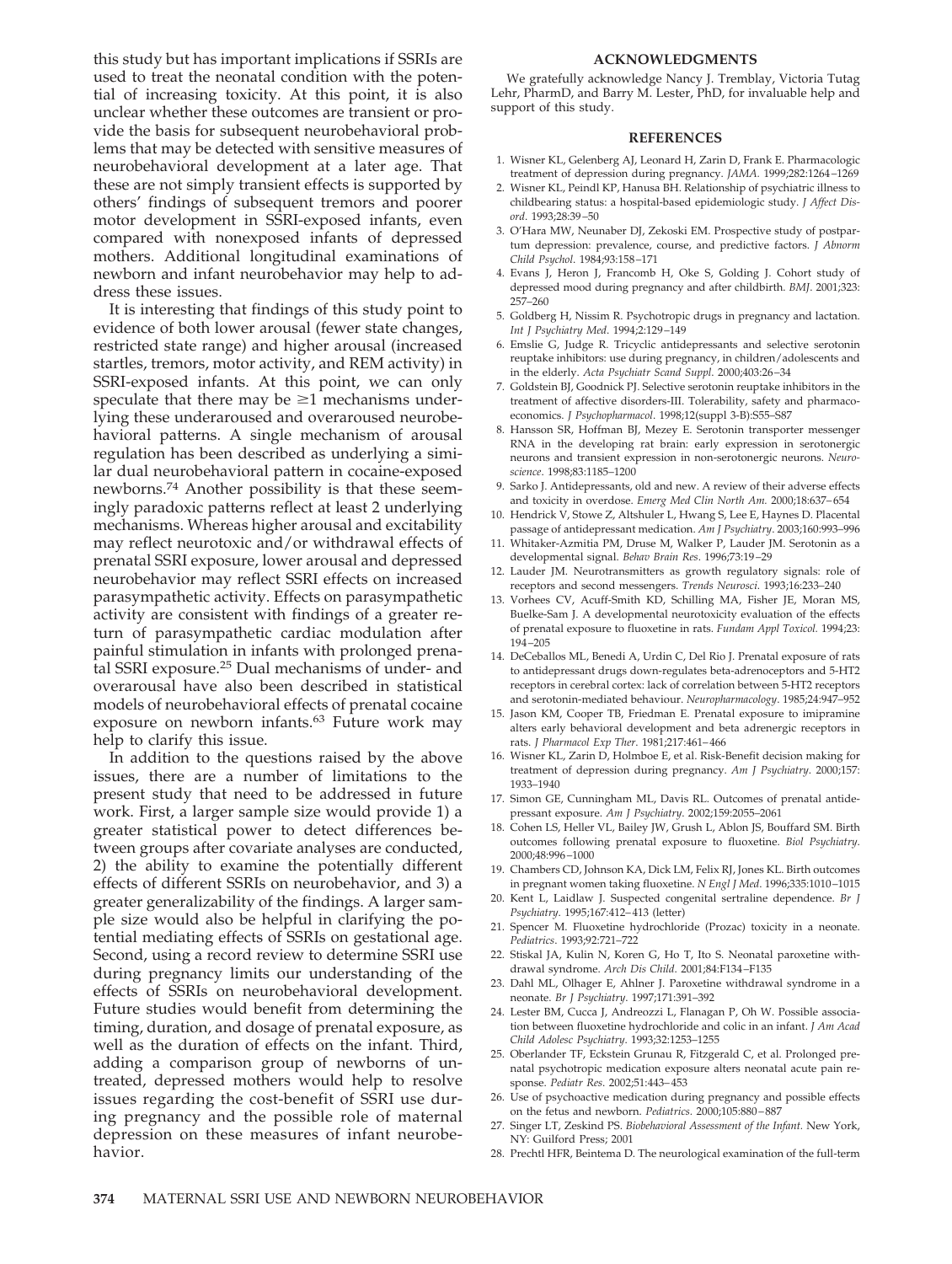infants. In: *Clinics in Developmental Medicine*. No. 12. Philadelphia, PA: Lippincott; 1964

- 29. Wolff PH. *The Causes, Controls, and Organization of Behavior in the Neonate.* New York, NY: International Universities Press; 1966
- 30. Brazelton TB. *Neonatal Behavioral Assessment Scale.* 2nd ed. Philadelphia, PA: Spastics International Medical Publications; 1984
- 31. Lester BM, Tronick EZ. Behavioral Assessment Scales—The NICU Network Neurobehavioral Scale, the Neonatal Behavioral Assessment Scale, and the Assessment of the Preterm Infant's Behavior. In: Singer LT, Zeskind PS, eds. *Biobehavioral Assessment of the Infant.* New York, NY: The Guilford Press; 2001:363–380
- 32. Thoman EB. Sleep-wake states as context for assessment, as components of assessment, and as assessment. In: Singer LT, Zeskind PS, eds. *Biobehavioral Assessment of the Infant.* New York, NY: The Guilford Press; 2001:125–148
- 33. Zeskind PS, Marshall TR, Goff DM. Rhythmic organization of heart rate in breast- fed and bottle-fed newborn infants. *Early Dev Parenting*. 1992;1:79–87
- 34. Zeskind PS, Goff DM, Marshall TR. Rhythmic organization of neonatal heart rate and its relation to atypical fetal growth. *Dev Psychobiol*. 1991;24:413–429
- 35. Haddad PM. Antidepressant discontinuation syndromes. *Drug Saf. 2*001;24:183–197
- 36. Coupland NJ, Bell CJ, Potokar JP. Serotonin reuptake inhibitor withdrawal. *J Clin Psychopharmacol*. 1996;16:356–362
- 37. Huntington L, Zeskind PS, Weiseman JR. Spontaneous startle activity in newborn infants. *Inf Behav Dev*. 1985;8:301–308
- 38. Zeskind PS, Marshall TR, Goff DM. Cry threshold predicts regulatory disorder in newborn infants. *J Pediatr Psychol*. 1996;21:803–819
- 39. Lester BM, Als H, Brazelton TB. Regional obstetric anesthesia and newborn behavior: a reanalysis toward synergistic effects. *Child Dev*. 1982;53:687–692
- 40. Robertson SS, Dierker LJ. The development of cyclic motility in fetuses of diabetic mothers. *Dev Psychobiol*. 1986;19:223–234
- 41. Porter FL. Vagal tone. In: Singer L, Zeskind P, eds. *Biobehavioral Assessment of the Infant.* New York, NY: Guilford Publications; 2001:109–124
- 42. Zeskind PS, Marshall TR. Temporal organization in neonatal arousal: systems, oscillations, and development. In: Weiss M, Zelazo P, eds. *Newborn Attention: Biological Constraints and Influence of Experience.* Norwood, NJ: Ablex; 1991:22–62
- 43. Porges SW. Heart rate patterns in neonates: a potential diagnostic window to the brain. In: Field TM, Sostek A, eds. *Infants Born at Risk.* New York, NY: Grune & Stratton; 1983:3–22
- 44. Richards JE, Cameron D. Infant heart-rate variability and behavioral developmental status. *Inf Behav Dev*. 1989;12:45–58
- 45. Jenkins GM, Watts DG. *Spectral Analysis and Its Applications.* San Francisco, CA: Holden-Day; 1968
- 46. Porges SW, Arnold WR, Forbes EJ. Heart rate variability: an index of attentional responsivity in human newborns. *Dev Psychol*. 1973;8:85–92
- 47. Lester BM, Tronick E, LaGasse L, et al. The maternal lifestyle study (MLS): effects of substance exposure during pregnancy on neurodevelopmental outcome in 1-month-old infants. *Pediatrics*. 2002;110: 1182–1192
- 48. Law KL, Stroud LR, LaGasse L, Niaura R, Liu J, Lester BM. Smoking during pregnancy and newborn neurobehavior. *Pediatrics.* 2003; 111(suppl):1318–1323
- 49. Sandman C, Wadhwa P, Dunkel-Schetter C. Psychobiological influences of stress and HPA regulation on the human fetus and infant birth outcomes. *Ann N Y Acad Sci*. 1994;739:198–210
- 50. Van den Bergh B. Maternal emotions during pregnancy and fetal and neonatal behavior. In: Nijhuis JG, ed. *Fetal Behaviour.* Oxford, England: Oxford University Press; 1992:157–178
- 51. Allister L, Lester BM, Carr S, Liu J. The effects of maternal depression on fetal heart rate response to vibroacoustic stimulation. *Dev Neuropsychol*. 2001;20:639–651
- 52. Lundy B, Jones N, Field T, et al. Prenatal depression effects on neonates. *Infant Behav Dev*. 1999;22:119–129
- 53. Field T. *Touch in Early Development.* Mahwah, NJ: Lawrence Erlbaum; 1995
- 54. Pastuszak A, Schick-Boschetto B, Zuber C, et al. Pregnancy outcome following first-trimester exposure to fluoxetine (Prozac). *JAMA*. 1993; 269:2246–2248
- 55. Ericson A, Kallen B, Wiholm BE. Delivery outcome after the use of antidepressants in early pregnancy. *Eur J Clin Pharmacol*. 1999;55: 503–508
- 56. Goldstein DJ. Effects of third trimester fluoxetine exposure on the newborn. *J Clin Psychopharmacol*. 1995;15:417–420
- 57. Kulin N, Pastuszak A, Sage S, et al. Pregnancy outcome following maternal use of the new selective serotonin reuptake inhibitors. *JAMA*. 1998;279:609–610
- 58. Loebstein R, Koren G. Pregnancy outcome and neurodevelopment of children exposed in utero to psychoactive drugs: the motherisk experience. *J Psychiatry Neurosci*. 1997;22:192–196
- 59. Nulman I, Rovet J, Stewart DE, et al. Neurodevelopment of children exposed in utero to antidepressant drugs. *N Engl J Med*. 1997;336: 258–262
- 60. Nulman I, Rovet J, Stewart D, et al. Child development following exposure to tricyclic antidepressants or fluoxetine throughout fetal life: a prospective, controlled study. *Am J Psychiatry*. 2002;159:1889–1895
- 61. Casper RC, Fleisher BE, Lee-Ancajas JC, et al. Follow-up of children of depressed mothers exposed or not exposed to antidepressant drugs during pregnancy. *J Pediatr*. 2003;142:402–408
- 62. Eyler FD, Behnke M, Conlon M, Woods NS, Wobie K. Birth outcome from a prospective, matched study of prenatal crack/cocaine use: II. Interactive and dose effects on neurobehavioral assessment. *Pediatrics*. 1998;101:237–241
- 63. Lester BM, Corwin MJ, Sepkoski C, et al. Neurobehavioral syndromes in cocaine-exposed newborn infants. *Child Dev*. 1991;62:694–705
- 64. Coles CD, Platzman KA, Smith I, James ME, Falek A. Effects of cocaine and alcohol use in pregnancy on neonatal growth and neurobehavioral status. *Neurotoxicol Teratol*. 1992;14:23–33
- 65. Black M, Schuler M, Nair P. Prenatal drug exposure: neurodevelopmental outcome and parenting environment. *J Pediatr Psychol*. 1993;18: 605–620
- 66. Schatzberg AF, Haddad PM, Kaplan EM, et al. Possible biological mechanisms of the serotonin reuptake inhibitor discontinuation syndrome. *J Clin Psychiatry*. 1997;58(suppl 7):23–27
- 67. Case-Smith J, Bigsby R. Motor assessment. In: Singer LT, Zeskind PS, eds. *Biobehavioral Assessment of the Infant.* New York, NY: The Guilford Press; 2001:423–442
- 68. Jacobs BL, A FC. 5HT and motor control: a hypothesis. *Trends Neurosci.* 1993;16:346–352
- 69. Kakebeeke TH, von Siebenthal K, Largo RH. Movement quality in preterm infants prior to term. *Biol Neonate*. 1998;73:145–154
- 70. Berg WK, Berg KM. Psychophysiological development in infancy: state, startle, and attention. In: Osofsky J, ed. *Handbook of Infant Development.* 2nd ed. New York, NY: Wiley; 1987:238–317
- 71. Zeskind PS, O'Grady C, Tremblay N. Psychosocial intervention in mothers improves autonomic regulation of preterm infants in the NICU. Presented at the Society for Pediatric Research; April 2001; Baltimore, MD
- 72. Isbister GK, Dawson A, Whyte I, Prior F, Clancy C, Smith A. Neonatal paroxetine withdrawal syndrome or actually serotonin syndrome? *Arch Dis Child*. 2001;85:F145
- 73. Lane R, Baldwin D. Selective serotonin reuptake inhibitor-induced serotonin syndrome: review. *J Clin Psychopharmacol*. 1997;17:208–221
- 74. Mayes LC, Grillon C, Granger R, Schottenfeld R. Regulation of arousal and attention in preschool children exposed to cocaine prenatally. In: Boland BM, Cullinan J, Fink AC, eds. *Cocaine: Effects on the Developing Brain.* New York, NY: The New York Academy of Sciences; 1998: 126–143